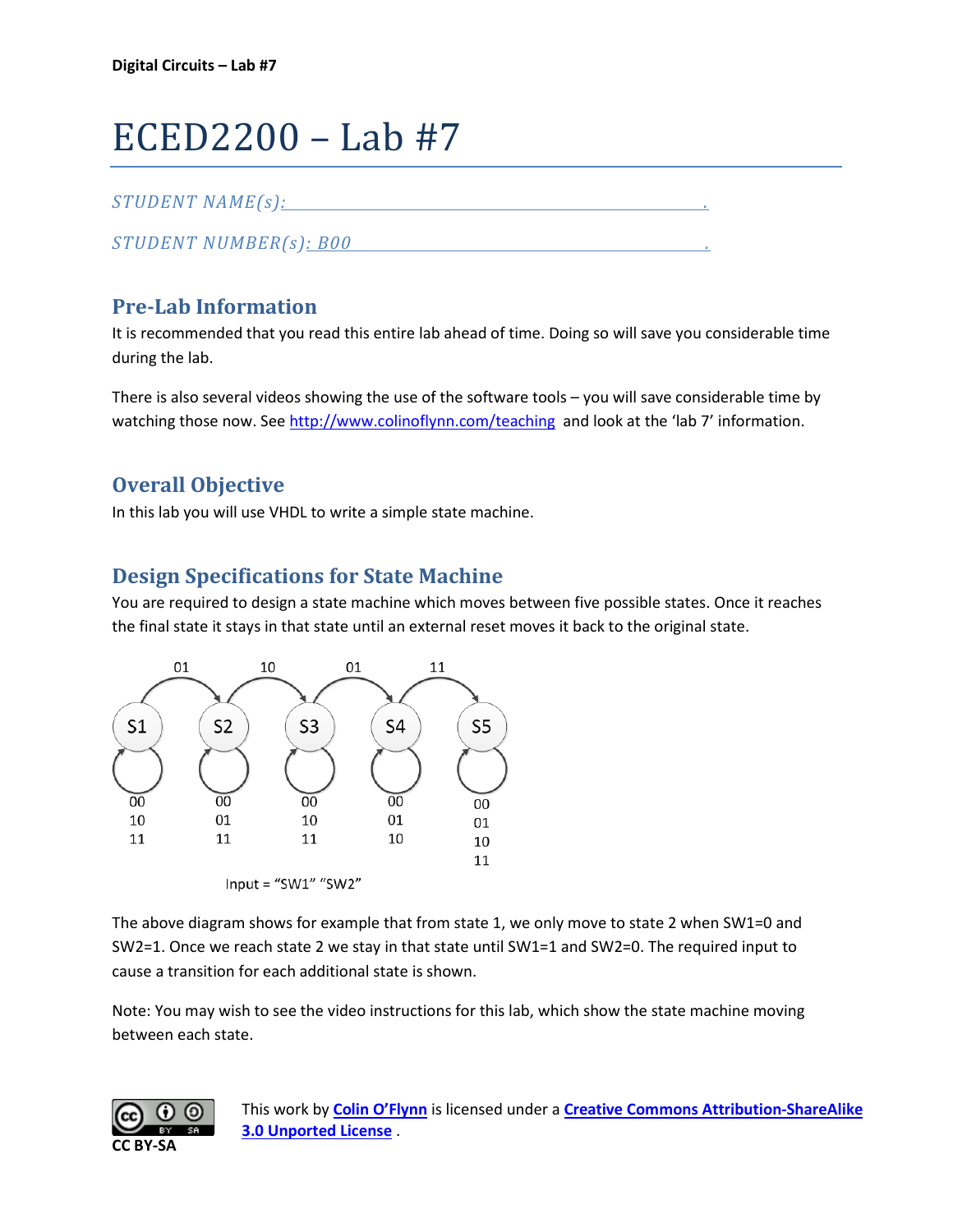The output for each state is simply to light an LED indicating the state number. In state S1 we light LED1, in state S2 we light LED2, etc. This is shown in the table below:

| <b>State</b>   | LED1 | LED <sub>2</sub> | LED <sub>3</sub> | LED4 | LED5 |
|----------------|------|------------------|------------------|------|------|
| C <sub>1</sub> |      |                  |                  |      |      |
| ິຕ             |      |                  |                  |      |      |
| S <sub>3</sub> |      |                  |                  |      |      |
| ر م            |      |                  |                  |      |      |
|                |      |                  |                  |      |      |

## **Deliverables**

You will work individually for this lab. Each person must deliver a lab report; the format for it is described separately.

#### **Required Materials**

- Computer with Xilinx ISE 13.2 Webpack installed.
	- o All computers in the lab have this installed.
	- o This is free software so you can install on your own computer if you wish, you can download it from<http://www.xilinx.com/support/download/index.htm>- select '13.2' on the side. The file is very large so you may wish to download at school, and you are required to register to license it.
- Example project file DigitalTrainer\_VHDL\_lab7.zip
	- o This file contains an environment which is already setup for your lab.
- Digital Trainer Board

#### **Procedure**

- 1. Download DigitalTrainer\_VHDL\_lab7.zip from [www.colinoflynn.com/teaching](http://www.colinoflynn.com/teaching) under the ECED2200 lab #7.
- 2. Unzip this somewhere.
- 3. Open the DigitalTrainer\_Simple.xise
- 4. Open io connections.vhd
- 5. Implement the remaining part of the state machine. This file is partially complete in that it shows the correct transition from state S1 to S2. You will need to add the logic to move through the rest of the states.